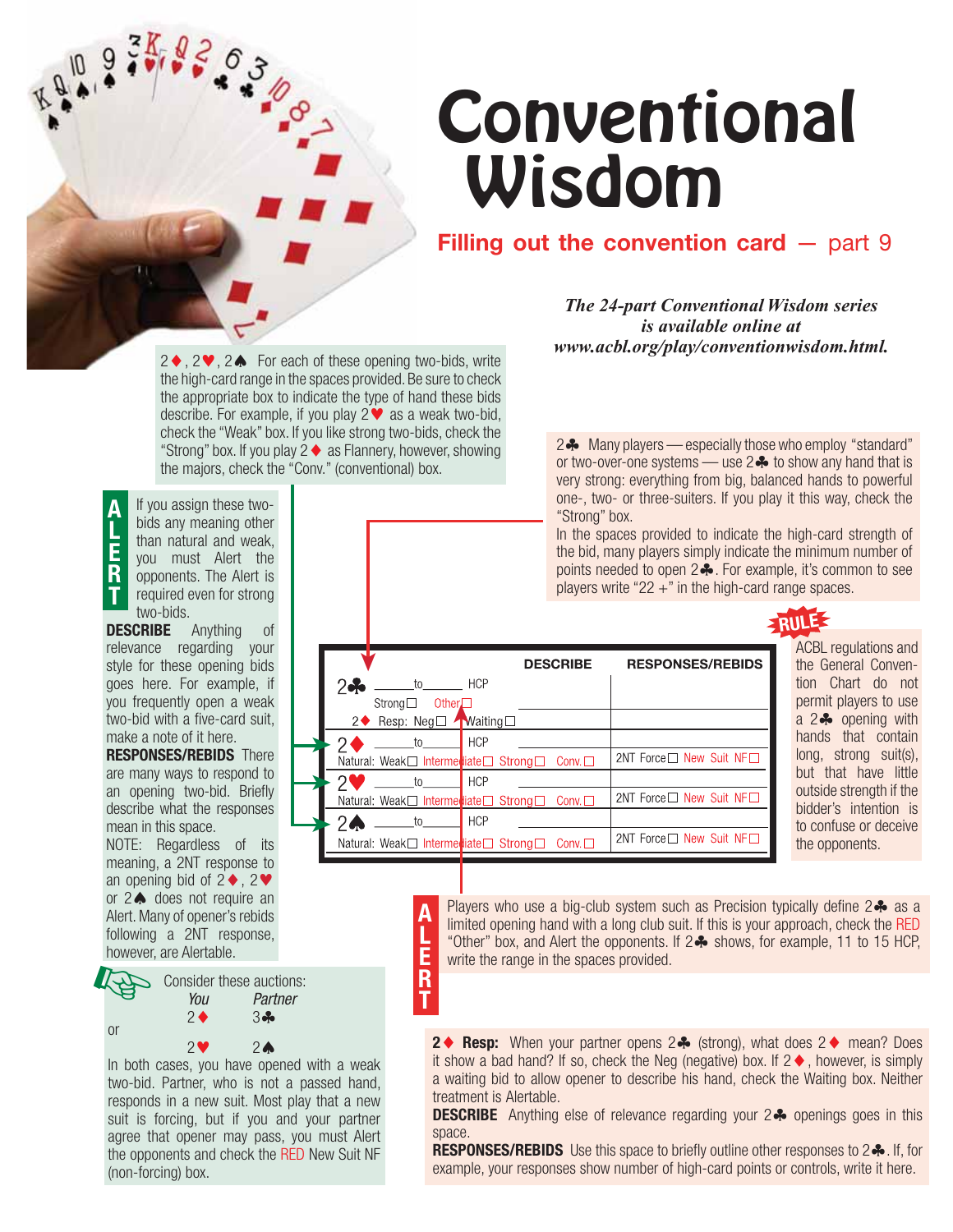### **Filling out the convention card** – part 10

*The 24-part Conventional Wisdom series is available online at www.acbl.org/play/conventionwisdom.html.*

> New Minor Forcing After the auction:

#### **OTHER CONVENTIONAL CALLS**

This section of the convention card serves as a catchall for treatments that don't have a home anywhere else on the card. While several common conventional gadgets are specifically mentioned here, there are extra lines provided at the end for partnerships to write in other treatments that they employ.

**A L E R T** Most of the treatments in this section are Alertable. Items in RED on the convention card must be Alerted and explained to the opponents upon request.

cxperiencem

**OTHER CONV. CALLS:** New Minor Forcing: 2-Way NMF Weak Jump Shifts: In Comp. $\square$  Not in Comp. $\square$   $\_\_$ 4th Suit Forcing: 1 Rd. Game

#### Weak Jump Shifts

➤

In a competitive auction such as: *West North East South*

➤

 $1 - 3$ 1**V** 2A it's popular to play the  $2\spadesuit$  jump shift as weak. This approach is not Alertable in competition. If, however, you play weak jump shifts even when the opponents are silent, *e.g.*, *Partner You*

 $1 -$ 24 check the RED "Not in Comp." box and Alert the opponents.

#### Others

Common treatments you might describe in the lines at the bottom include defenses to artificial and strong  $1\clubsuit$  or  $2\clubsuit$  openings, defenses to the opponents' "unusual" bids such as 2NT showing the minors or Michaels cuebids, or perhaps special constructive agreements such as fit-showing jumps.

#### 4th Suit Forcing

 $\Box$  . The contribution of the contribution of the contribution of the contribution of the contribution of the contribution of the contribution of the contribution of the contribution of the contribution of the contributi \_\_\_\_\_\_\_\_\_\_\_\_\_\_\_\_\_\_\_\_\_\_\_\_\_\_\_\_\_\_\_\_\_\_\_\_\_\_\_\_\_\_\_\_\_\_\_\_\_\_\_\_\_\_\_\_\_\_\_\_\_\_\_\_\_\_\_\_\_\_\_\_\_\_\_\_\_\_

> A common bidding tactic by responder to force opener to keep bidding is the convention known as 4th Suit Forcing (4SF). For example, after an auction that begins:

> > *Partner You*  $1$   $\spadesuit$

?

| Partner |
|---------|
| 1 ♠     |
| $2 -$   |

you could bid  $2 \blacktriangleright$  (the fourth suit) to force opener to make another call.  $2\blacktriangledown$ in this case would not necessarily promise a true heart holding. It is simply a way to extract more information out of opener. On this auction, responder might have a hand such as:

**AAK762 V986 ◆KQ5 ♣J9.** Opener may have three-card spade support or, failing that, a stopper in hearts for 3NT. 4SF allows responder to find out. The only choice your partnership needs to make is whether this treatment is forcing for one round only (check the "1 Rd." box) or forcing to game (check the "Game" box).

 *Partner You*  $1 - 1$ 1 个 1NT what would you bid holding:  $AK Q 7 6 4 \nabla A J 9 6 \nabla A 8 \nabla 5 2?$ There are sufficient values for game, but which one? 3NT,  $4 \blacktriangleright$  and  $4 \blacktriangle$  are all possibilities, but you need to know more about partner's shape to make an intelligent decision. To help with situations such as this, many pairs use the treatment called New Minor Forcing (NMF). After any auction that begins

| $\cdots$     |              |
|--------------|--------------|
| Opener       | Responder    |
| 1 of a minor | 1 of a major |
| 1NT          |              |

responder bids two of the *other* minor to ask opener to clarify his major-suit holdings. In the example auction, therefore, you would bid  $2 \blacklozenge$ . This bid is conventional. Partner can then show three-card spade support  $(2\spadesuit)$ , four hearts  $(2\blacktriangledown)$  or neither (2NT), allowing you to make a good guess as to what the final contract should be. If partner had opened  $1 \blacklozenge$ instead, your NMF bid would be  $2\clubsuit$ .

**2-Way NMF** A refinement to regular NMF is the treatment called 2-Way NMF. After the "platform" of *Opener Responder*<br>1 of a minor **1** of a major 1 of a major

#### 1NT

responder announces an invitational hand by rebidding  $2\clubsuit$ , while a  $2\spadesuit$  rebid is a game force. These rebids are used regardless of the minor opener bid first. After the  $2\clubsuit$  rebid, opener is usually required to bid  $2 \triangleleft$ . Rarely, responder will pass this with a weak hand that has a four-card major and six-plus diamonds, but typically responder completes the description of his invitational hand. After responder's game-forcing  $2 \triangleleft$  rebid, however, opener makes the first move in describing his major-suit holdings.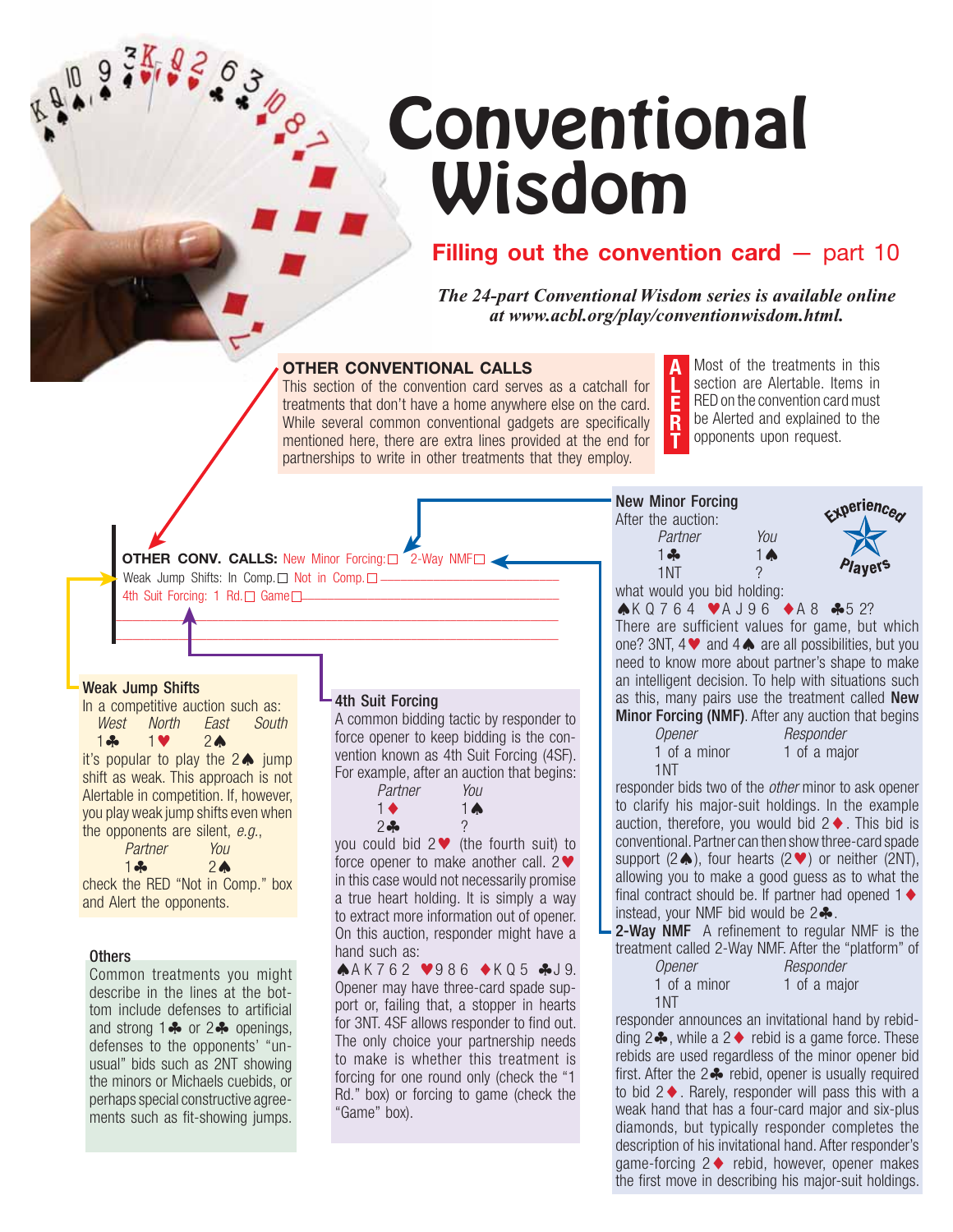### **Filling out the convention card – part 11**

Anyone who has played tournament bridge for even a short period of time knows that many low-level doubles are commonly played as something other than penalty. Why? It's because the opportunities to really nail the opponents with a penalty double at a low level are rare. Therefore, more practical uses for the double have been developed.

#### **After Overcall**

If partner opens (say)  $1\vee$ , and right-hand opponent overcalls  $2\clubsuit$ , what does a double by you mean? If this is a penalty double, check the RED box and Alert the opponents. The Alert is required because this is an unusual treatment in duplicate bridge.

Most pairs play that the double in this situation shows length in the unbid suits, a treatment commonly referred to as a negative double. Negative doubles are popular for a good reason: the opportunities to use them are frequent. Check the Negative box if you play this way, and indicate in the space next to it (labeled "thru") the highest level you play negative doubles.

#### **Responsive**

The negative double concept can be applied to many other situations. Another common one is this: LHO opens the bidding, partner doubles and RHO raises his partner's suit, *e.g.*,  $(1 \blacklozenge)$ –Dbl– $(2 \blacklozenge)$ . What would a double mean? Many pairs have agreed to play this as showing a hand with values, but without clear direction. This type of double is called a responsive double. In the example auction, for example, what would you do with a hand such as:

 $\bigwedge Q$  9 2  $\bigvee K$  4 3  $\bigwedge 10$  5  $\bigtriangleup A$  7 6 4 2? The responsive double is useful in this case. Another situation for the responsive double would be this: LHO opens, partner overcalls and RHO raises opener's suit,  $e.g., (1 \blacklozenge)$ –1 $\blacklozenge$ – $(2 \blacklozenge)$ . Some play that a double here would be responsive showing the other major (hearts) and some values.

As with negative doubles, indicate how high you play responsive doubles on the "thru" line.

#### **Maximal**

Maximal

**SPECIAL DOUBLES**

Negative thru\_\_\_\_\_\_\_\_\_\_\_\_\_\_\_<br>Responsive□: thru \_\_\_\_\_\_Maximal

Card-showing  $\Box$  Min. Offshape T/O $\Box$  $\overline{\phantom{a}}$ 

➤

After Overcall: Penalty Negative thru

Support: Dbl. htru

Say you open  $1 \spadesuit$  and partner raises to  $2 \spadesuit$ . With a hand that has game interest, you could make a game try by bidding a suit at the three level to ask partner for her input. Depending on whether the game try shows length or shortness, she could look at her holding in that suit to gauge game prospects. For example, you could bid  $3\blacktriangledown$  next to ask partner if she has a useful holding in hearts.

Experience

If the opponents interfere, however, you may not have space to make a game try. Say the auction is this: You LHO Partner RHO

 $1 \wedge 2 \vee 2$  $2 \spadesuit \qquad 3 \spadesuit$ 

If you wanted to make a game try here, you're out of luck — there's no room. That's why some pairs define a double here to show a hand with game interest. This type of double is called a maximal double. Check the box if you play this.

### *The 24-part Conventional Wisdom series is available online at www.acbl.org/play/conventionwisdom.html.*